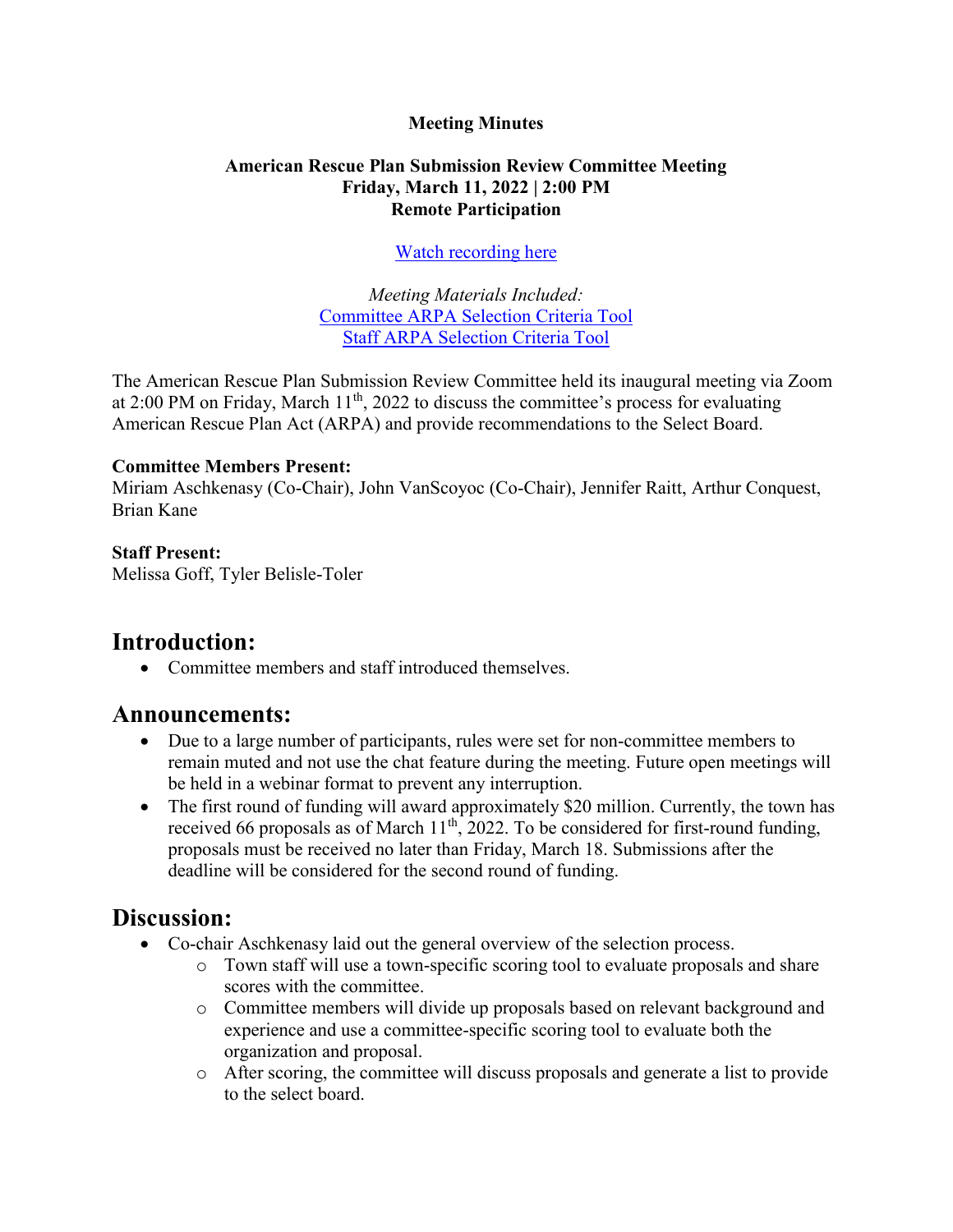- The committee discussed details of the selection process, including public engagement and input from the select board.
	- o Public Engagement:
		- The committee will hold a public hearing on Monday, April  $11<sup>th</sup>$ , 2022 from 7 to 9 PM. The hearing will be recorded and speakers will be given 90 seconds to provide their remarks.
		- The committee will have a dedicated town email to receive public input on ARPA proposals. The committee will also use email to address lobbying by referring all individual calls and meeting requests to submit a letter of support to the inbox. All correspondence sent to the inbox will be shared publicly.
	- o Select Board:
		- Options for how the committee will receive input. The three options are:
			- (1) Joint meeting between the committee and Select Board,
			- (2) The Select Board separately discusses the proposals and provides the committee with a letter of recommendations, or
			- (3) Each Select Board member writes to the committee.
			- Melissa Goff, the Deputy Town Administrator, will discuss the three options with Heather Hamilton, the Select Board chair, and Raul Fernandez, the Select Board Vice-Chair.
		- Co-chair VanScoyoc reminded everyone the committee expects to submit its list of recommendations to the select board on April  $19<sup>th</sup>$ , 2022
	- o Selection Process Details:
		- Co-chair VanScoyoc discussed having each committee member create a separate list of proposals they believe should be funded with the \$20 million.
- Melissa Goff demonstrated the town's **ARPA Website**, which acts as a repository for all relevant documents and information including current treasury guidance, reports, and submission data. She also discussed sharing the list of proposals and both scoring tools on the site for the public to see.
- Tyler Belisle-Toler, the town's budget analyst and grant administrator, demonstrated the town staff['s scoring tool](https://www.brooklinema.gov/DocumentCenter/View/29716/Staff-ARPA-Selection-Criteria-Tool), which evaluates ARPA proposals based on compliance, safety and liability, cost-effectiveness, innovation, equity measures, and community support. Scores are automatically generated using a series of weighted "Yes/No" questions.
- Co-chair Aschkenasy discussed the [committee's scoring tool](https://www.brooklinema.gov/DocumentCenter/View/29717/Committee-ARPA-Selection-Criteria-Tool), which evaluates both the applicant organization and proposal based on several community- and equity-based metrics. Scores are assigned a series of weighted "Yes/No" questions and the tool will be updated to match the town's format.